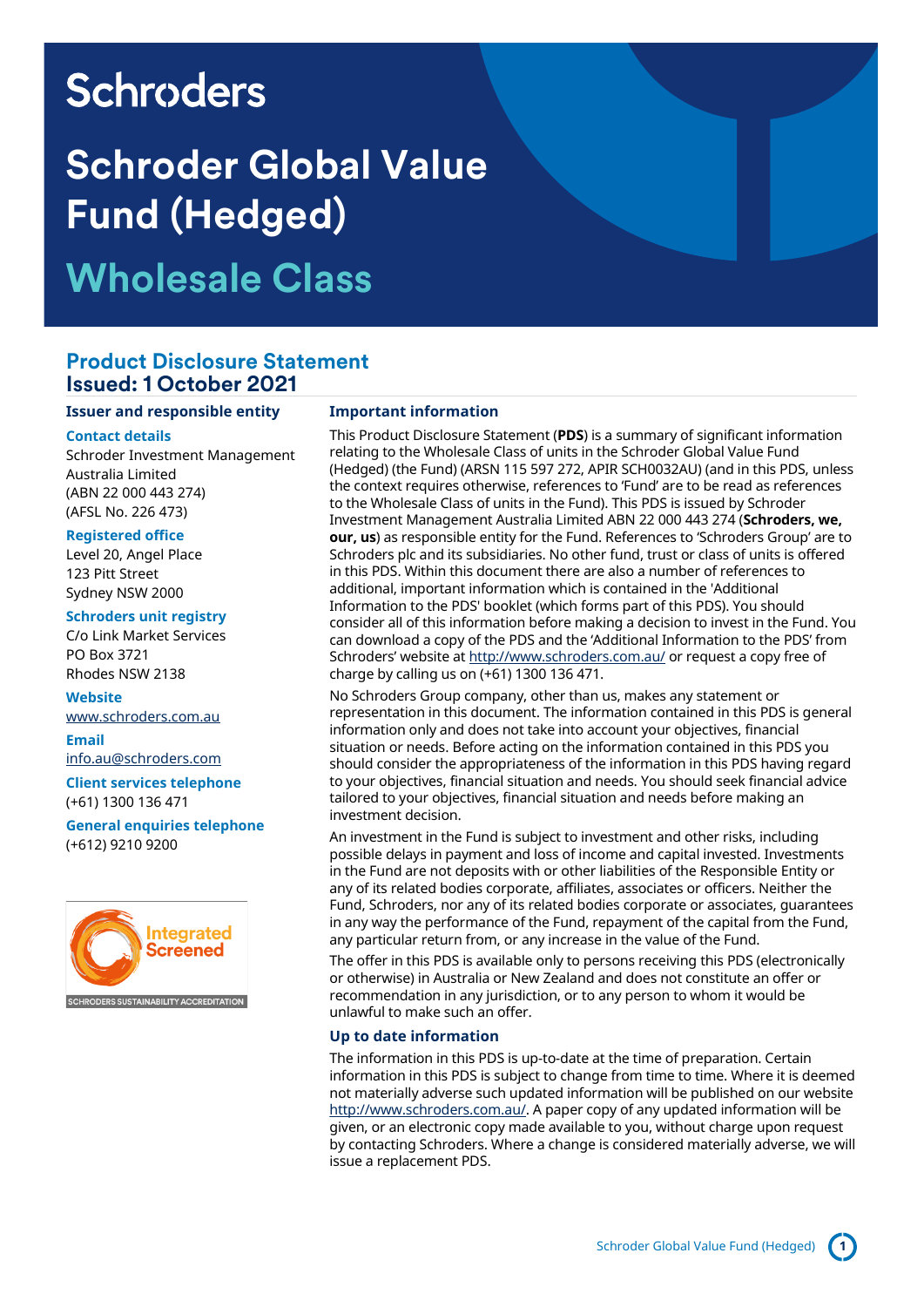# **Contents**

| 2. | How the Schroder Global Value Fund (Hedged)           |
|----|-------------------------------------------------------|
|    | 3. Benefits of investing in the Schroder Global Value |
|    | 4. Risks of managed investment schemes 3              |
|    |                                                       |
|    |                                                       |
|    | 7. How managed investment schemes are taxed7          |
|    |                                                       |
|    |                                                       |

# <span id="page-1-0"></span>**1. About Schroders**

Schroders is the responsible entity for the Fund and the issuer of this PDS. As responsible entity, Schroders is responsible for selecting and managing the assets and overseeing the operations of the Fund. This responsibility includes establishing, implementing and monitoring the Fund's investment objective. The Fund is a currency hedged version of, and invests into, the Schroder Global Value Fund ARSN 114 292 009 (**Underlying Fund**). Schroders is the responsible entity of the Underlying Fund, and the investment manager of the Underlying Fund is Schroder Investment Management Limited.

Schroders has helped Australian investors achieve their objectives since 1964 through our diversified suite of actively managed investment products, which now spans both public and private markets. Our local expertise in equities, fixed income, multi-asset and alternatives, combined with our global resources facilitates a diversity of thought to assess each situation from every angle and consider the long-term impact on returns and the earth.

Schroders is part of the Schroders Group, an investment manager with over 200 years' experience which is headquartered in London and has a presence in 37 locations around the world. Schroders offers Australian investors the strength and stability of a global firm coupled with the long-term perspectives and independent thinking of a local manager.

### **Why Schroders?**

- Stability of a global firm with strong heritage
- Dedicated to building a sustainable future, with sustainability integrated into our investment processes
- A diverse and experienced investment team with an independent view
- Active in every aspect of our business
- Investors are at the heart of everything we do

For further information, please visit our website [www.schroders.com.au](http://www.schroders.com.au/).

### <span id="page-1-1"></span>**2. How the Schroder Global Value Fund (Hedged) works**

### **Pooled investment**

The Fund is a registered managed investment scheme. When you invest your money in the Fund, we pool your money together with other investors' money. This pool is used to buy investments that are managed on behalf of all investors in the Fund.

### **Units in the Fund**

We divide the total value of the assets held in the Fund into units and calculate prices for each unit based on the value of the underlying assets in the relevant class. Each unit carries equal beneficial interest in the Fund as a whole but does not give an investor an interest in any particular assets of the Fund. We also maintain a record of the number of units acquired. You can increase your units by reinvesting distributions or making an additional investment, or decrease your units by making a withdrawal.

Generally, unit prices are calculated each Business Day for the preceding Business Day in Sydney. The unit price will change as the market value of assets in the Fund rises or falls. Entry prices are generally higher than exit prices due to the costs of buying and selling the underlying assets in the Fund. The cost associated with buying and selling the underlying assets is called the buy-sell spread. The unit price also reflects the impact of fees charged for investing in the Fund.

Details relating to the Fund's net asset value (**NAV**) and units on issue are available a[t www.schroders.com.au.](http://www.schroders.com.au/)

### **Minimum investment amounts**

The minimum initial investment amount is \$20,000 and the minimum additional investment amount is \$5,000.

#### **How to withdraw**

Unitholders may request to withdraw some or all of their investment in the Fund by sending written notification or completing a withdrawal form that can be downloaded from [http://www.schroders.com.au/.](http://www.schroders.com.au/)  For certain investor types, withdrawal forms may also be submitted online.

The minimum withdrawal amount is \$5,000, unless the withdrawal relates to all the units held by that unitholder. Withdrawals are subject to cut-off times which are detailed in section 1.4 of the 'Additional Information to the PDS'.

Where payment instructions are not to a pre-nominated account, failure to provide the original withdrawal instruction to Schroders may cause delays in processing the instruction. Schroders does not accept instructions to pay a third party and will not initiate payments to accounts with non-Australian Authorised Deposit-taking Institutions (**ADIs**) unless otherwise agreed by Schroders.

In some circumstances, such as a freeze on withdrawals, unitholders may not be able to withdraw their funds within the usual withdrawal periods.

 $\checkmark$  You should read the important information on how to invest in and withdraw from the Fund before making a decision. Go to sections 1.3 to 1.6 of the 'Additional Information to the PDS' which you can

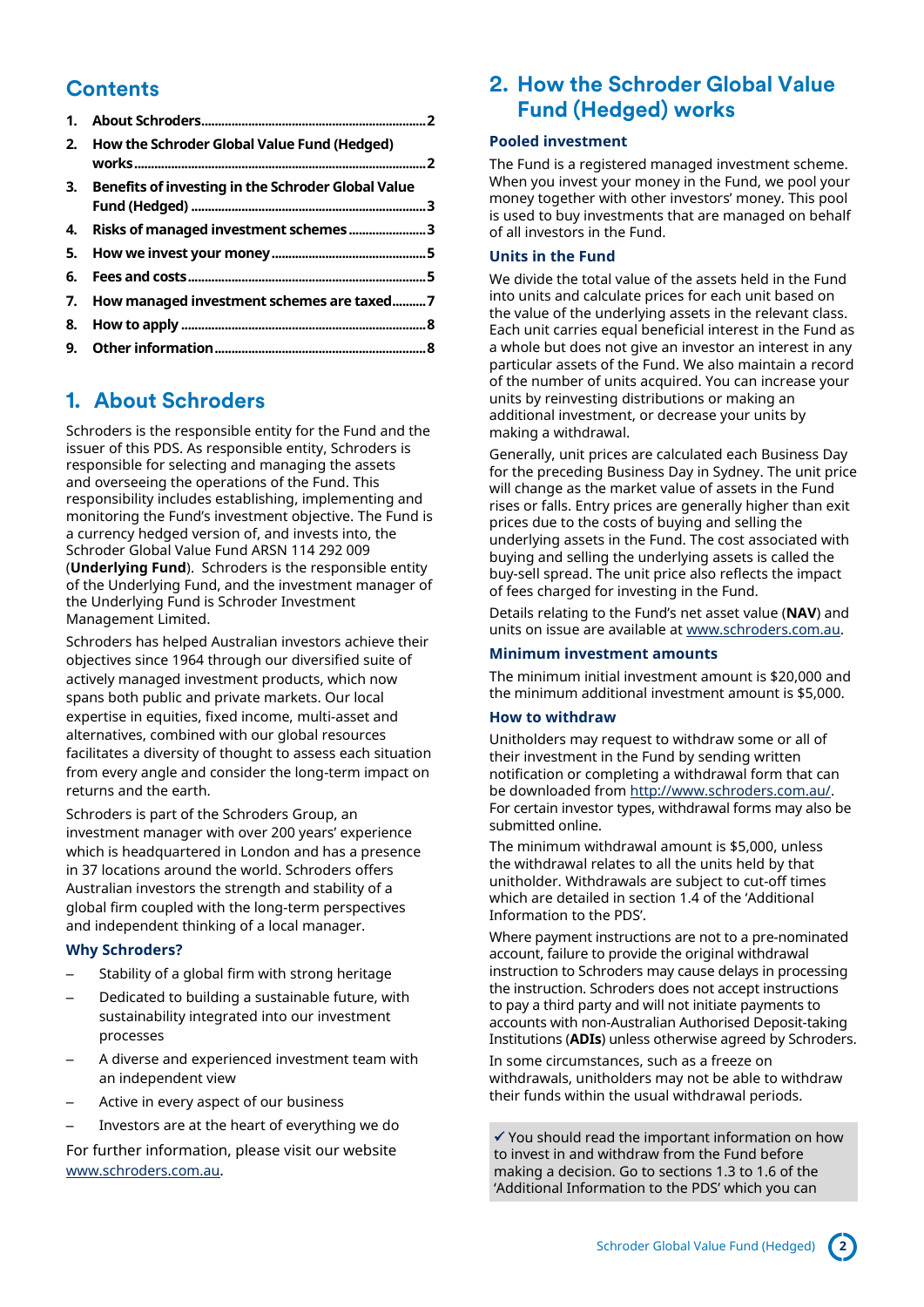### access on Schroders' website at

**<http://www.schroders.com.au/>** or request a copy free of charge by calling Schroders on (+61) 1300 136 471.

The material about how to invest in and withdraw from the Fund may change between the time when you read this PDS and the day when you acquire the product.

### **Distributions**

Distributions are normally determined half-yearly (in June and December) by Schroders. Cash distributions are calculated at the end of the distribution period as determined by the responsible entity in accordance with its distribution policy and the Fund's Constitution divided by the number of units on issue. All taxable income will be attributed to unitholders each year in accordance with the applicable tax laws. A unitholder can elect to have their distributions:

- Reinvested in units. There is no buy/sell spread associated with reinvestment of distributions; or
- Paid to the unitholder's pre-nominated bank account with an Australian ADI or a non-Australian ADI as agreed by Schroders

### **Indirect investors**

Schroders authorises the use of this PDS by clients or prospective clients of operators of platforms such as Investor Directed Portfolio Services (**IDPS**), nominee or custody services or IDPS-like services provided through a registered managed investment scheme.

This PDS may be used to give the relevant platform operator a direction to invest in the Fund. In doing so, clients of the platform operator become indirect investors in the Fund. This is because they are not unitholders in the Fund, but the platform operator can exercise rights, or decline to exercise rights, such as attend and vote at unitholders' meetings, on behalf of indirect investors.

Certain provisions of the Fund's Constitution (such as provisions relating to the rights of unitholders, applications for units and withdrawals and meetings of unitholders) are not relevant to indirect investors. Indirect investors should ignore certain information in this PDS that is relevant only for direct investors, for example:

- **Applications/Withdrawals:** the offer document from your platform operator will outline the procedure for your investment in, or withdrawal of units from, the Fund
- **Cooling-off period:** cooling-off rights applicable to direct investors in the Fund do not apply to clients of the platform operator. You should contact the platform operator to determine what cooling-off rights you may have
- **Distributions:** distributions you receive as an investor through a platform may differ from those referred to in this PDS
- **Fees and expenses:** the fees and charges that may apply may differ from those referred to in this PDS
- **Taxation:** the taxation implications for indirect investors depend upon the nature of the platform. If you are uncertain as to the taxation consequences of your investment in the Fund you should seek independent taxation advice

Indirect investors should also read this PDS together with any disclosure documentation from their platform operator. Schroders will promptly notify the relevant platform operator that is investing in the Fund when this PDS is amended. If you are investing through a platform operator, enquiries and complaints relating to the Fund may be directed to Schroders rather than the platform operator.

# <span id="page-2-0"></span>**3. Benefits of investing in the Schroder Global Value Fund (Hedged)**

### **Significant features**

The Schroder Global Value Fund (Hedged) is an index unconstrained global equity strategy investing in Value stocks from an exceptionally broad universe. The impact of currency volatility arising from the underlying portfolio investments on Fund performance is minimised through currency hedges.

### **Significant benefits**

The benefits of investing in the Fund include:

- Our research suggests that attractively priced companies with strong fundamentals outperform in the long-run. We exploit this long-term value premium through a highly diversified portfolio. This high level of diversification minimises stock-specific risk without sacrificing overall conviction
- Globally unconstrained, all cap portfolio which maximises the opportunity set by looking beyond the index to an investment universe of more than 10,000 stocks globally. Our bottom-up process does not impose any index-based sector or region constraints, enabling us to invest wherever we find the best opportunities. Moreover, by weighting stocks based on their fundamentals, and not their size, we are able to invest across the market capitalisation spectrum
- Dedicated and well resourced QEP investment team with clear ownership and accountability for meeting the investment objective of the Fund

 $\checkmark$  You should read the important information about the significant features of the Fund before making a decision. Go to section 1 of the 'Additional Information to the PDS' which you can access on Schroders' website at **[www.schroders.com.au](http://www.schroders.com.au/)** or request a copy free of charge by calling Schroders on (+61) 1300 136 471.

The material about the significant features of the Fund may change between the time when you read this PDS and the day when you acquire the product.

# <span id="page-2-1"></span>**4. Risks of managed investment schemes**

The nature of investment markets is such that all investments carry a degree of risk that will vary depending on the assets that make up the strategy. Assets with the highest long-term return expectations may also carry the highest level of short-term risk.

The value of your investment and the returns from your investment will vary over time. Future returns may

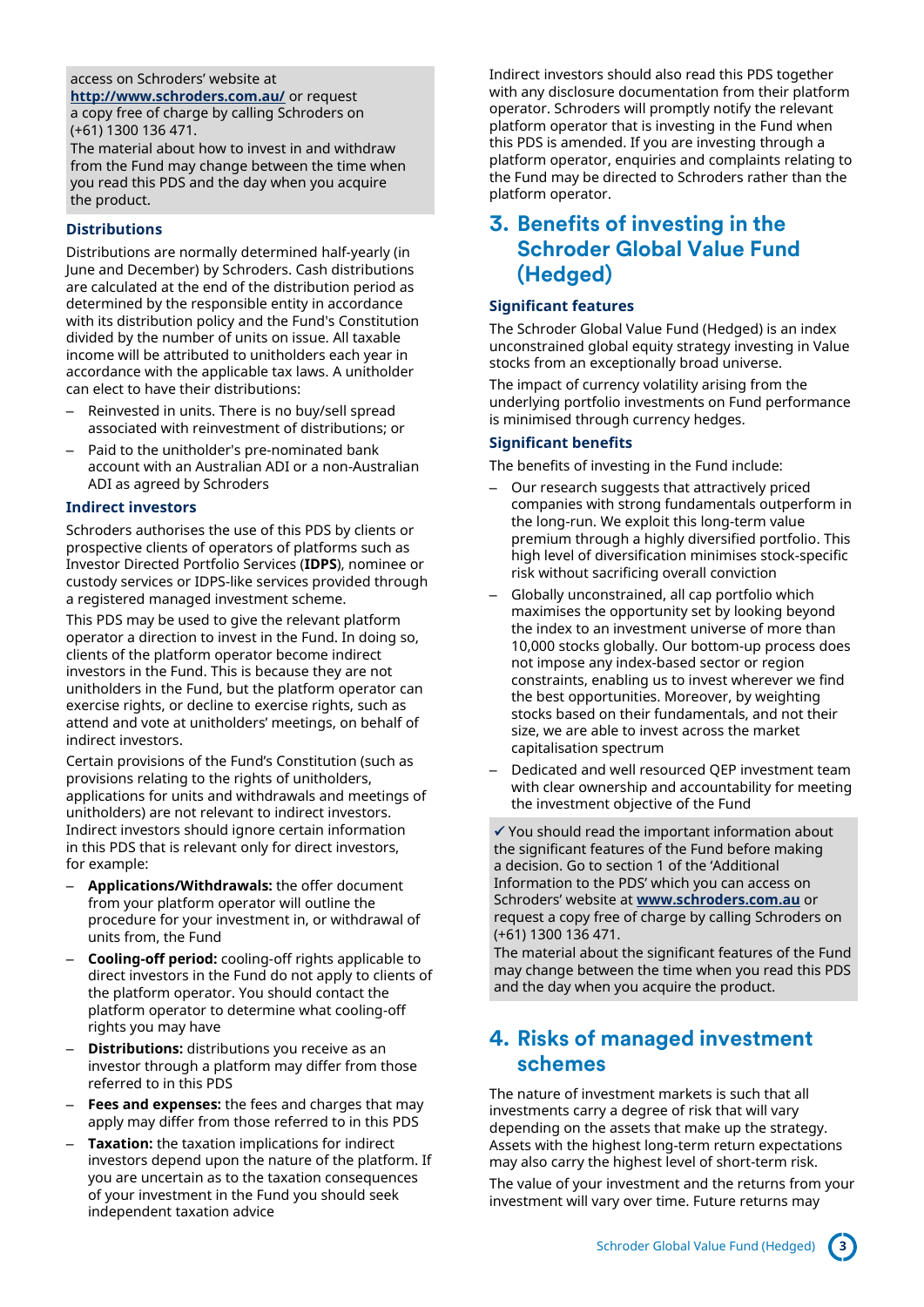differ from past returns, the level of returns on investments will vary and returns are not guaranteed. This means you may lose some of the value of your investment. There is also a risk that laws affecting registered managed investment schemes may change in the future.

The level of risk you are willing to expose your investments to will vary depending on a range of factors including your age, your investment timeframe, your other investments and your risk tolerance.

The significant factors that may affect the performance or value of your investment include, but are not limited to:

- **Market risk:** includes the risk of the Fund experiencing volatility and negative returns arising from factors that affect investment markets as a whole, which can include, amongst other things, geopolitical events, social unrest, technological changes, regulation, economic and environmental impacts
- **Equities risk:** includes the risk that changes in security prices will negatively impact on the value of investments
- **Entity risk:** includes the risk of a change occurring that has an adverse impact on the profitability, growth prospects or other features of an entity in which the Fund has invested
- **International investments risk:** includes the risk that international political, economic or currency events negatively affect the value of investments
- **Emerging Markets/Frontier Markets risk:** includes the risk of significantly higher price volatility, less liquidity and greater political risk than in developed markets
- **Currency risk:** includes the risk that foreign currency fluctuations may negatively affect the value of investments. If permitted by the Fund's investment guidelines, currency hedging may be used to manage some of this risk
- **Derivatives risk (including over-the-counter derivatives risk):** includes the risk that a counterparty defaults or losses are magnified through investing in derivative contracts
- **Asset liquidity risk:** includes the risk that assets may not be converted to cash in a timely manner. In such circumstances, in addition to the potential loss that the Fund may suffer if required to sell assets, the generally acceptable timeframe for satisfying withdrawal requests may not be able to be met
- **Counterparty risk:** includes the risk that counterparties fail to meet their contractual obligations
- **Regulatory and legal risk:** includes the risk that governments or regulators may pass laws, create policy, or implement regulation that affects a fund
- **Pricing risk:** includes the risk that the valuation of an asset may not accurately reflect its true value or what could be realised in an orderly sale of that asset
- **Conflicts of interest risk:** the risk that Schroders (or one of its agents or service providers) will be subject to competing interests that may cause it not to act in the best interests of unitholders
- **Cyber security risk:** the risk of loss resulting from unauthorised access to Schroders' digital systems, networks or devices or those of its service providers
- Fund risk: includes the risk of changes to the investment team, fees and costs and the termination of a fund

✓ You should read the important information about the significant risks of investing in the Fund, including further information about investment risks, before making a decision. Go to section 2 of the 'Additional Information to the PDS' which you can access on Schroders' website at **<http://www.schroders.com.au/>** or request a copy free of charge by calling Schroders on (+61) 1300 136 471.

The material about the significant risks of investing in the Fund may change between the time when you read this PDS and the day when you acquire the product.

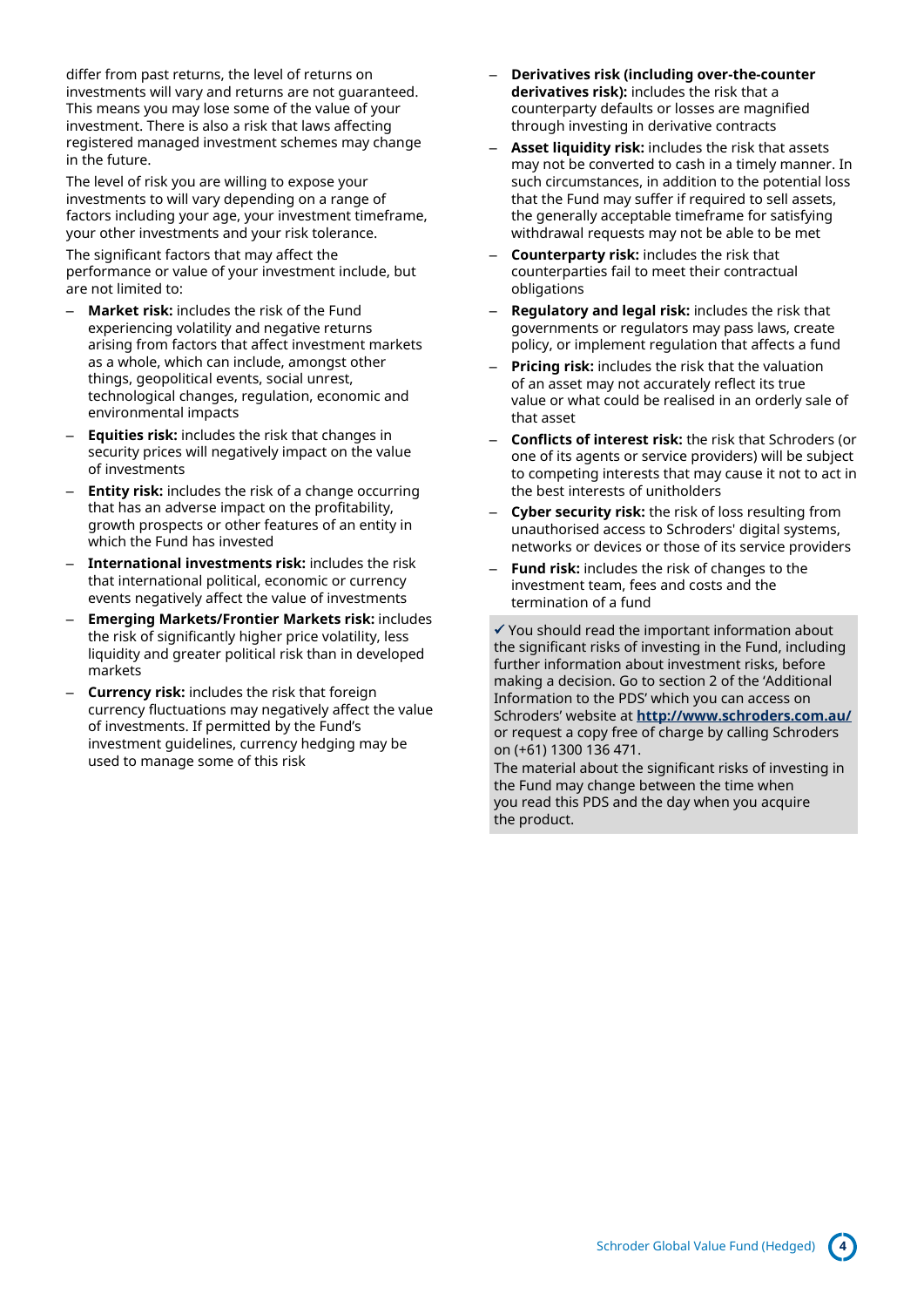# <span id="page-4-0"></span>**5. How we invest your money**

### Warning

### **You should consider the likely investment return, the investment risk and your investment timeframe when considering whether to invest in the Fund.**

| <b>Fund</b><br>description                                                           | The Schroder Global Value Fund (Hedged) is an index unconstrained global equity strategy that aims<br>to generate long-term returns after fees in excess of traditional capitalisation weighted global equity<br>indices by investing in a diversified portfolio of equity and equity related securities of companies<br>worldwide (excluding Australia) using a Value based investment strategy. Returns provide<br>diversification benefits to typical global equity benchmarks and other global equity managers.<br>The impact of currency volatility on Fund performance is minimised through currency hedges.                                                                                                                                                                                                                                                                                                                                                                           |  |  |  |  |
|--------------------------------------------------------------------------------------|----------------------------------------------------------------------------------------------------------------------------------------------------------------------------------------------------------------------------------------------------------------------------------------------------------------------------------------------------------------------------------------------------------------------------------------------------------------------------------------------------------------------------------------------------------------------------------------------------------------------------------------------------------------------------------------------------------------------------------------------------------------------------------------------------------------------------------------------------------------------------------------------------------------------------------------------------------------------------------------------|--|--|--|--|
| Investment<br>return objective                                                       | To generate long-term returns after fees in excess of traditional capitalisation weighted global<br>equity indices.                                                                                                                                                                                                                                                                                                                                                                                                                                                                                                                                                                                                                                                                                                                                                                                                                                                                          |  |  |  |  |
| <b>Suitability</b>                                                                   | This Fund is more likely to be appropriate for a consumer seeking capital growth for a small<br>component of their portfolio, with a high or very high risk and return profile. This Fund is unlikely to<br>be suitable for a consumer seeking capital preservation or with a short investment timeframe. For<br>more information about the Fund's investor suitability and risk level, please refer to the sections<br>'Investor suitability and target market determinations' and 'About a Fund's risk level' in the<br>'Additional Information to the PDS' booklet.                                                                                                                                                                                                                                                                                                                                                                                                                       |  |  |  |  |
| <b>Minimum</b><br>suggested<br>holding period                                        | At least 5 years. Please note this is a guide only, not a recommendation.                                                                                                                                                                                                                                                                                                                                                                                                                                                                                                                                                                                                                                                                                                                                                                                                                                                                                                                    |  |  |  |  |
| <b>Asset classes</b><br>and investment<br>ranges                                     | The Fund may invest across a wide range of global assets including but not limited to equities, cash<br>and cash equivalents, property trusts, exchange traded funds, futures, currency derivatives, options<br>and listed equity market derivatives. The following investment ranges apply:<br><b>Asset classes</b><br><b>Investment ranges</b>                                                                                                                                                                                                                                                                                                                                                                                                                                                                                                                                                                                                                                             |  |  |  |  |
|                                                                                      | International securities<br>90%-100%<br>Cash and cash equivalents<br>0%-10%                                                                                                                                                                                                                                                                                                                                                                                                                                                                                                                                                                                                                                                                                                                                                                                                                                                                                                                  |  |  |  |  |
| Labour<br>standards and<br>environmental,<br>social and<br>ethical<br>considerations | The Fund is managed with reference to environmental, social and governance (ESG) factors. This<br>means the impact and risk around issues such as climate change, environmental performance,<br>labour standards or corporate governance are considered in the assessment and implementation of<br>investments. Schroders applies an ESG integrated approach to investing and engages with<br>companies held by the Fund to challenge identified areas of weakness in ESG performance. The<br>Fund also adheres to an excluded securities list, which excludes certain securities on ethical and<br>social considerations. Groups of securities which qualify for exclusion include companies deriving<br>revenue from cluster munitions, anti-personnel mines, chemical and biological weapons, nuclear<br>weaponry and tobacco manufacturers. More information can be found in our ESG Policy and our<br>Excluded Securities List which are published on our website www.schroders.com.au. |  |  |  |  |
|                                                                                      | For further information about our approach to labour standards and environmental, social and<br>ethical considerations when investing, please refer to the section 'Labour standards and<br>environmental, social and ethical considerations' in the 'Additional Information to the PDS' booklet.                                                                                                                                                                                                                                                                                                                                                                                                                                                                                                                                                                                                                                                                                            |  |  |  |  |
| <b>Changes to the</b><br><b>Fund</b>                                                 | To meet the Fund's investment objectives, asset classes and investment ranges may be changed<br>from time to time. We will give unitholders written notice of any material variation which we believe<br>they would not have reasonably expected.                                                                                                                                                                                                                                                                                                                                                                                                                                                                                                                                                                                                                                                                                                                                            |  |  |  |  |

# <span id="page-4-1"></span>**6. Fees and costs**

### **Did you know?**

Small differences in both investment performance and fees and costs can have a substantial impact on your longterm returns. For example, total annual fees and costs of 2% of your investment balance rather than 1% could reduce your final return by up to 20% over a 30-year period (for example, reduce it from \$100,000 to \$80,000). You should consider whether features such as superior investment performance or the provision of better member services justify higher fees and costs. You may be able to negotiate to pay lower fees. Ask the Fund or your financial adviser.

### **To find out more**

If you would like to find out more, or see the impact of the fees based on your own circumstances, the **Australian Securities and Investments Commission (ASIC) MoneySmart** website (**[www.moneysmart.gov.au](http://www.moneysmart.gov.au/)**) has a managed funds fee calculator to help you check out different fee options.

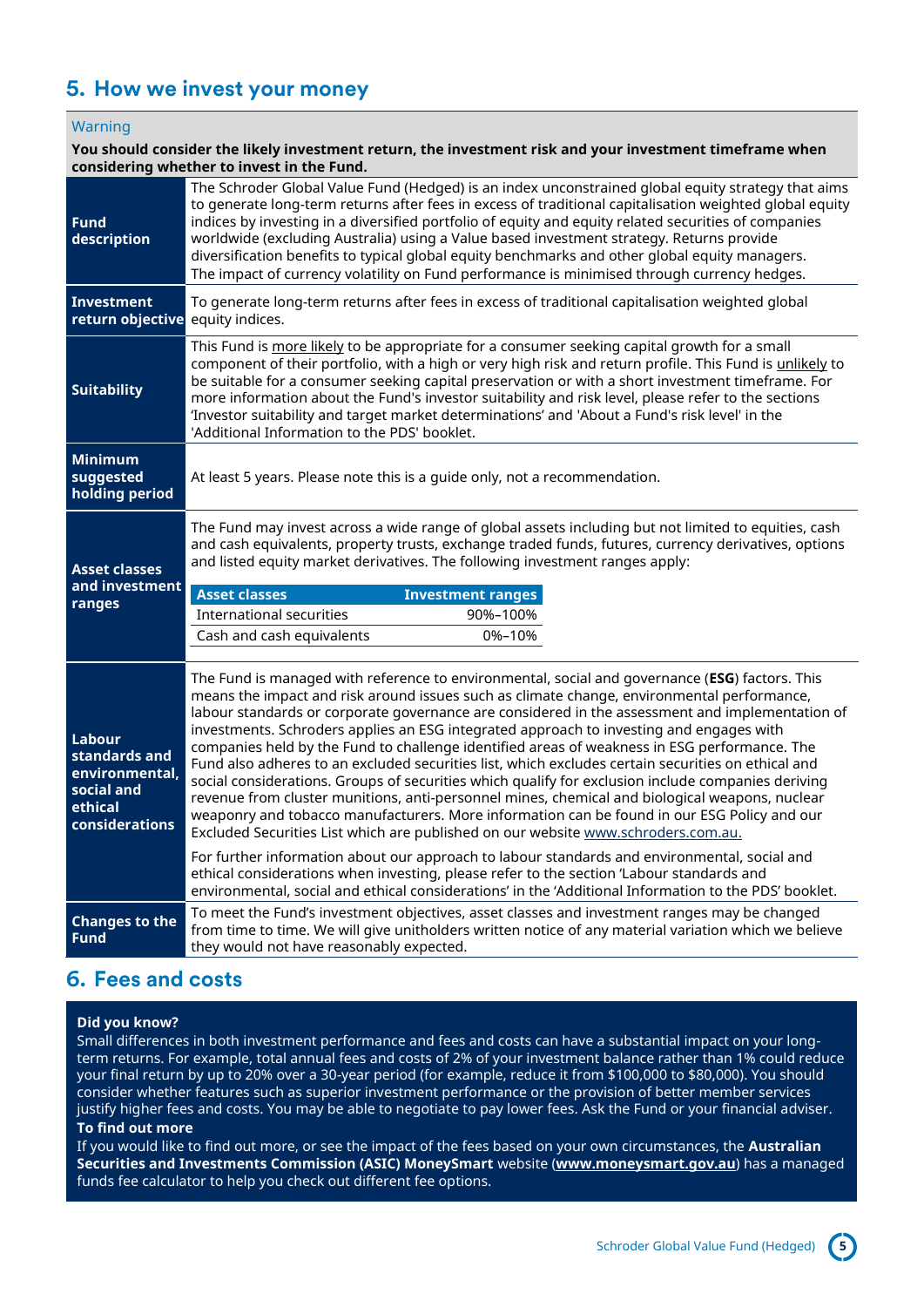#### **Fees and costs summary**

The table below shows the fees and other costs that you may be charged for investing in the Schroder Global Value Fund (Hedged) – Wholesale Class. These fees and costs may be paid directly from your account or deducted from investment returns. The information in the table can be used to compare the costs between different simple managed investment schemes.

| Schroder Global Value Fund (Hedged) - Wholesale Class                                                                                |                                                                                                                                                                                                                                                                                                           |                                                                                                                                                                                                                                                                                                                                                                                                                                                                                                  |  |  |  |  |  |
|--------------------------------------------------------------------------------------------------------------------------------------|-----------------------------------------------------------------------------------------------------------------------------------------------------------------------------------------------------------------------------------------------------------------------------------------------------------|--------------------------------------------------------------------------------------------------------------------------------------------------------------------------------------------------------------------------------------------------------------------------------------------------------------------------------------------------------------------------------------------------------------------------------------------------------------------------------------------------|--|--|--|--|--|
| Type of fee or cost*                                                                                                                 | <b>Amount</b>                                                                                                                                                                                                                                                                                             | How and when paid                                                                                                                                                                                                                                                                                                                                                                                                                                                                                |  |  |  |  |  |
| <b>Ongoing annual fees and costs**</b>                                                                                               |                                                                                                                                                                                                                                                                                                           |                                                                                                                                                                                                                                                                                                                                                                                                                                                                                                  |  |  |  |  |  |
| <b>Management fees and costs</b><br>The fees and costs of managing<br>your investment <sup>1</sup>                                   | Estimated to be 0.75% p.a. of the<br>Net Asset Value (NAV) of the Fund,<br>comprised of:<br>1. A management fee of 0.75%<br>p.a. of the NAV of the Fund***<br>2. Estimated indirect costs of 0%<br>p.a. of the NAV of the Fund<br>3. Estimated expense recoveries<br>of 0% p.a. of the NAV of the<br>Fund | 1. The management fee is calculated and<br>accrued daily and generally paid monthly in<br>arrears out of the assets of the Fund within<br>10 Business Days after the end of the<br>month<br>2. Indirect costs are generally deducted from<br>the assets of the Fund as and when<br>incurred<br>3. Expense recoveries are generally deducted<br>from the assets of the Fund as and when<br>incurred                                                                                               |  |  |  |  |  |
| <b>Performance fees</b><br>Amounts deducted from your<br>investment in relation to the<br>performance of the product                 | Nil                                                                                                                                                                                                                                                                                                       | Not applicable                                                                                                                                                                                                                                                                                                                                                                                                                                                                                   |  |  |  |  |  |
| <b>Transaction costs</b><br>The costs incurred by the<br>scheme when buying or<br>selling assets                                     | Estimated to be 0.06% p.a. of the<br>NAV of the Fund. <sup>2</sup>                                                                                                                                                                                                                                        | Transaction costs generally arise when the<br>value of the assets of the Fund are affected by<br>the day-to-day trading of the Fund, and are<br>deducted from the assets of the Fund as and<br>when incurred.                                                                                                                                                                                                                                                                                    |  |  |  |  |  |
|                                                                                                                                      |                                                                                                                                                                                                                                                                                                           | Member activity related fees and costs (fees for services or when your money moves in or out of the scheme)                                                                                                                                                                                                                                                                                                                                                                                      |  |  |  |  |  |
| <b>Establishment fees</b><br>The fee to open your<br>investment                                                                      | Nil                                                                                                                                                                                                                                                                                                       | Not applicable                                                                                                                                                                                                                                                                                                                                                                                                                                                                                   |  |  |  |  |  |
| Contribution fee <sup>1</sup><br>The fee on each amount<br>contributed to your investment                                            | Nil                                                                                                                                                                                                                                                                                                       | Not applicable                                                                                                                                                                                                                                                                                                                                                                                                                                                                                   |  |  |  |  |  |
| <b>Buy-sell spread</b><br>An amount deducted from your<br>investment representing costs<br>incurred in transactions<br>by the scheme | Estimated to be 0.23% of the<br>application amount on application<br>and 0.18% of the withdrawal<br>amount on withdrawal. <sup>3</sup>                                                                                                                                                                    | The buy-sell spread is deducted from the<br>application amount received from, or the<br>withdrawal amount to be paid to, applicants<br>and withdrawing unitholders respectively at<br>the time of the relevant application or<br>withdrawal.                                                                                                                                                                                                                                                     |  |  |  |  |  |
| Withdrawal fee <sup>1</sup><br>The fee on each amount you<br>take out of your investment                                             | Nil                                                                                                                                                                                                                                                                                                       | Not applicable                                                                                                                                                                                                                                                                                                                                                                                                                                                                                   |  |  |  |  |  |
| Exit fee <sup>1</sup><br>The fee to close your investment                                                                            | Nil                                                                                                                                                                                                                                                                                                       | Not applicable                                                                                                                                                                                                                                                                                                                                                                                                                                                                                   |  |  |  |  |  |
| <b>Switching fee</b><br>The fee for changing investment<br>options                                                                   | Nil                                                                                                                                                                                                                                                                                                       | Not applicable                                                                                                                                                                                                                                                                                                                                                                                                                                                                                   |  |  |  |  |  |
|                                                                                                                                      | adjustment in relation to any tax deduction available to the responsible entity.                                                                                                                                                                                                                          | *Unless otherwise stated, all fees and costs are quoted inclusive of GST and net of any input tax credits ('ITCs') or<br>reduced input tax credits ('RITCs') that are expected to be available to the Fund, and are shown without any other<br>**All estimates of fees in this section are based on information available as at the date of this PDS and reflects<br>Cohradors' reasonable estimates of the tupical engoing amounts for the surrent financial vear. All sests reflect the astual |  |  |  |  |  |

Schroders' reasonable estimates of the typical ongoing amounts for the current financial year. All costs reflect the actual amount incurred for the last financial year and may include Schroders' reasonable estimates where Schroders was unable to determine the exact amount or information was not available at the date of this PDS.

\*\*\*For certain wholesale clients (as defined in the Corporations Act), Schroders may, at its discretion and in accordance with ASIC Policy and the Corporations Act, negotiate, rebate or waive all or part of Schroders' management fee. Please refer to section 3, 'More detailed information about fees and costs' in the 'Additional Information to the PDS' for further details. <sup>1</sup>This fee includes an amount payable to an adviser. Please refer to section 3, 'More detailed information about fees and costs' in the 'Additional Information to the PDS' for further details.

²The transaction costs disclosed in this fees and costs summary are shown net of any recovery received by the Fund from the buy/sell spread charged to transacting unitholders. Please refer to section 3, 'More detailed information about fees and costs' in the 'Additional Information to the PDS' for further details.

³As at the date of this PDS the buy-sell spread is 0.23% on applications and 0.18% on withdrawals. In estimating the buysell spread, Schroders has assumed that the applications or withdrawals are made during normal market conditions, as

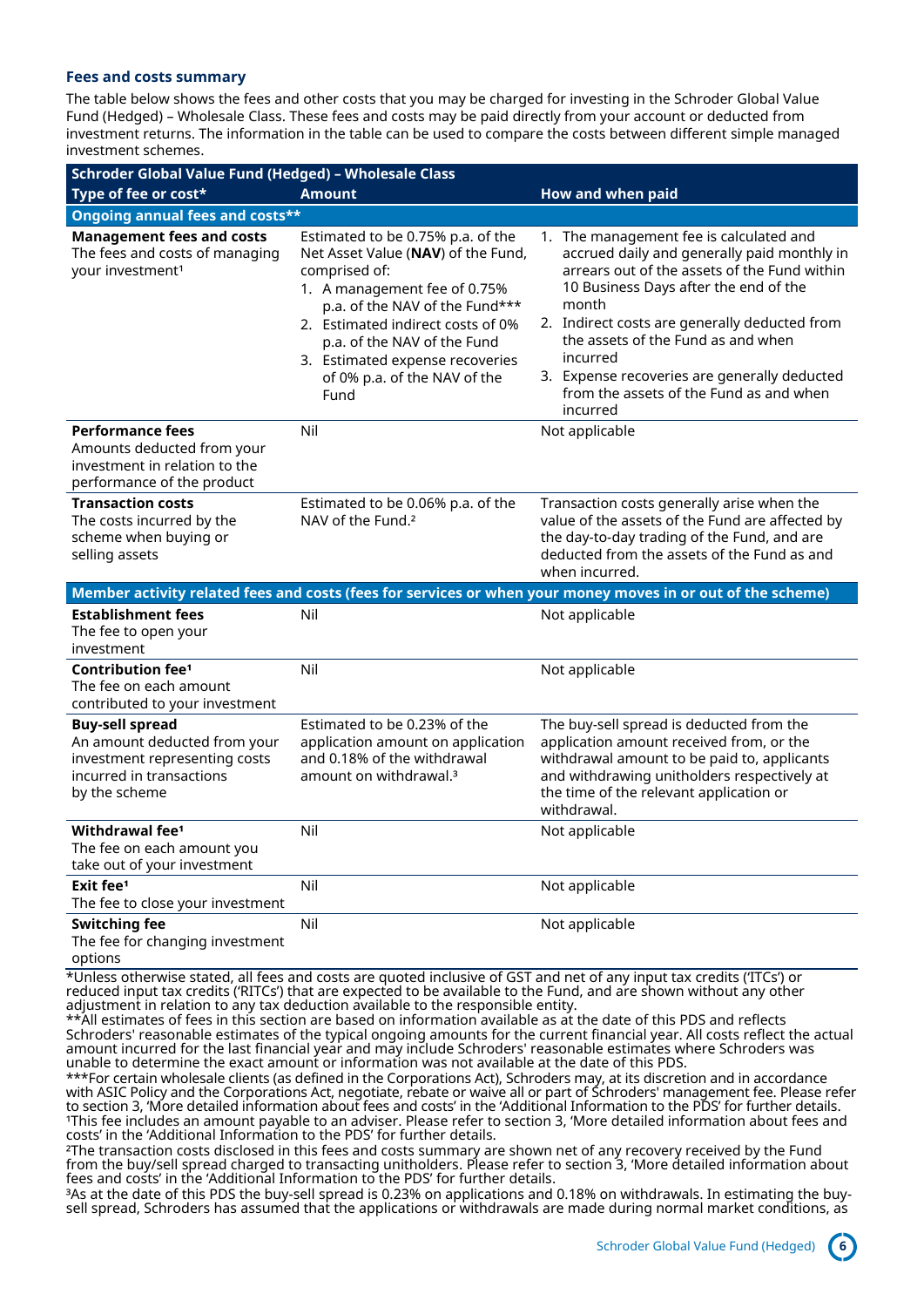in times of stressed or dislocated market conditions (which are not possible for Schroders to predict) the buy-sell spread may increase significantly and it is not possible to reasonably estimate the buy-sell spread that may be applied in such situations. Please refer to section 3, 'More detailed information about fees and costs' in the 'Additional Information to the PDS' for further details.

### **Example of annual fees and costs for the Fund**

This table gives an example of how the ongoing annual fees and costs for the Fund can affect your investment over a 1-year period. You should use this table to compare this product with other products offered by managed investment schemes.

| <b>Example - Schroder Global</b><br><b>Value Fund (Hedged)</b>    | Balance of \$50,000 with a contribution of \$5,000 during year |                                                                                                                                                                                                                                                          |  |
|-------------------------------------------------------------------|----------------------------------------------------------------|----------------------------------------------------------------------------------------------------------------------------------------------------------------------------------------------------------------------------------------------------------|--|
| Contribution fees                                                 | Nil                                                            | For every additional \$5,000 you put in, you will be charged \$0.                                                                                                                                                                                        |  |
| <b>PLUS</b> Management fees and<br>costs <sup>2</sup> comprising: | $0.75%$ p.a.                                                   | <b>And,</b> for every \$50,000 you have in the Fund you will be charged<br>or have deducted from your investment \$375 each year.                                                                                                                        |  |
| Management fee <sup>3</sup> to Schroders                          | $0.75%$ p.a.                                                   |                                                                                                                                                                                                                                                          |  |
| Indirect costs                                                    | 0% p.a.                                                        |                                                                                                                                                                                                                                                          |  |
| Expense recoveries                                                | 0% p.a.                                                        |                                                                                                                                                                                                                                                          |  |
| <b>PLUS</b> Performance fees                                      | Nil                                                            | And, you will be charged or have deducted from your investment<br>\$0 in performance fees each year.                                                                                                                                                     |  |
| <b>PLUS</b> Transaction costs <sup>2</sup>                        | $0.06\%$ p.a.                                                  | And, you will be charged or have deducted from your investment<br>\$30 in transaction costs.                                                                                                                                                             |  |
| <b>EQUALS</b> Cost of Fund                                        |                                                                | If you had an investment of \$50,000 at the beginning of the year<br>and you put in an additional \$5,000 during that year, you would<br>be charged fees and costs in the range of \$405.1,4<br>What it costs you will depend on the fees you negotiate. |  |

1Additional fees may apply. A buy-sell spread may apply to investments into and withdrawals from the Fund, which is not taken into account in this example. Please refer to section 3, 'More detailed information about fees and costs' in the 'Additional Information to the PDS' for further details.

²Please refer to footnote \*\* in the Fees and costs summary above. ³Please refer to footnote \*\*\* in the Fees and costs summary above.

⁴This amount excludes fees for any additional contributions that may be made during the year. Please note that the minimum initial investment for the Fund is \$20,000, and the minimum additional investment is \$5,000. We have assumed that the \$5,000 contribution is made at the end of the year and that that the value of the investment is constant. This example is therefore calculated using the \$50,000 balance only. Please note that this is just an example. In practice, actual investment balances will vary daily and the actual fees and costs charged are based on the value of the Fund, which also fluctuates daily

### **Additional explanation of fees and costs**

### **Maximum fees**

The maximum fees that Schroders is entitled to charge are set out in the Constitution.

The maximum management fee for the Fund under the Constitution is 3.08% (inclusive of GST and less any RITCs) per annum of the NAV of the Fund. The current management fee is 0.75% (inclusive of GST and less any RITCs) per annum of the NAV of the Fund.

Further information on the other maximum fees that Schroders is entitled to charge under the Constitution is set out in the section 3 of the 'Additional information to the PDS'.

#### **ASIC fee calculator**

To calculate the effect of fees and costs on your account balance, you can use the calculator provided by ASIC at [www.moneysmart.gov.au.](http://www.moneysmart.gov.au/)

### **Fee changes**

Unless otherwise agreed, Schroders may change the amount of any fees in this PDS (including increasing fees up to the maximum set out in the Constitution) without your consent. Any fees disclosed in this PDS will not be increased without providing at least 30 days' advance notice to you.

✓ You should read the important information about fees and costs before making a decision. Go to section 3 of the 'Additional Information to the PDS', which you can access on Schroders' website at

**[www.schroders.com.au](http://www.schroders.com.au/)** or request a copy free of charge by calling Schroders on (+61) 1300 136 471. The material relating to more detailed information about fees and costs may change between the time when you read this PDS and the day when you acquire the product.

#### **Warning**

If you consult a financial adviser, you may also pay an additional fee that will be set out in the Statement of Advice between you and the financial adviser.

### <span id="page-6-0"></span>**7. How managed investment schemes are taxed**